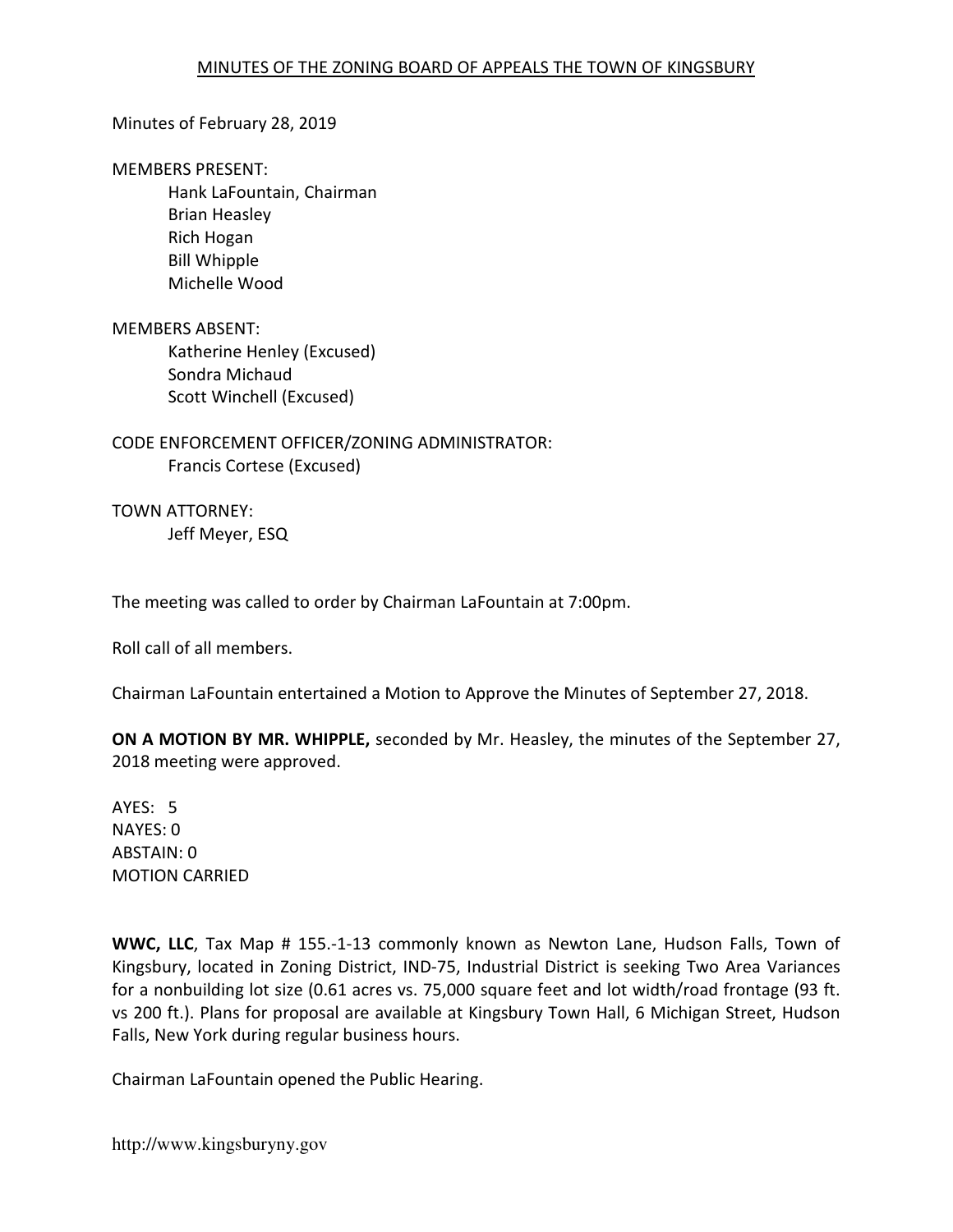Zoning Board of Appeals February 28, 2019 Page 2 of 6

Chairman LaFountain introduced Attorney Michael O'Connor, Little, O'Connor & Borie, P. C. who will be representing WWC, LLC to address the Board.

Mr. O'Connor stated he has been representing the WWC, LLC, for a couple of years. In this time there has been a lot of negotiations between WWC, LLC, and Mary Webb who owned this parcel. At the end of 2018 Mary Webb stated that WWC, LLC, had to close on the property or she would be doing something else with it. At this point they closed on the property.

Basically, what they are looking for is an area variance not to change what is there now. There is a road they are hoping eventually will become a public road. This will be up to the EPA, the State of New York Canal Corporation and probably the Town of Kingsbury Town Board and the Town of Fort Edward Town Board.

They are asking for approval not as a building lot and would accept a condition that is not a building lot and will be used for road purposes. Ms. Webb owns property on both sides of this parcel. If the Board looks at the material that was sent to them, you can see on the tax map where Washington County has land hooked the properties. Ms. Webb has an easement reserved in the deed for a cattle tunnel that goes from one side of her property to the other side so that she can move here cattle to where she wants.

There is nothing new, there's not a change to the character of the neighborhood or detrimental change to the neighborhood. This is not any really substantial because it is pre-existing.

Mr. Hogan questioned if the tunnel is at this location now and will the tunnel be sufficient for a public road. Would the road be a county road or a town road?

Mr. O'Connor stated the tunnel is there. Mr. O'Connor believes the road would become a Town Road. The tunnel was there during the construction of the Dewatering Plant. All of the traffic from the dewatering plant went over the temporary road.

Chairman LaFountain questioned if this location was where Ms. Webb raises her cattle.

Mr. O'Connor responded that is what he is told. This eventually will help other people, where some people that are down the road towards the south will also be going this road will have access to their property which they do not have access at the present time. The parcels in this area are land locked.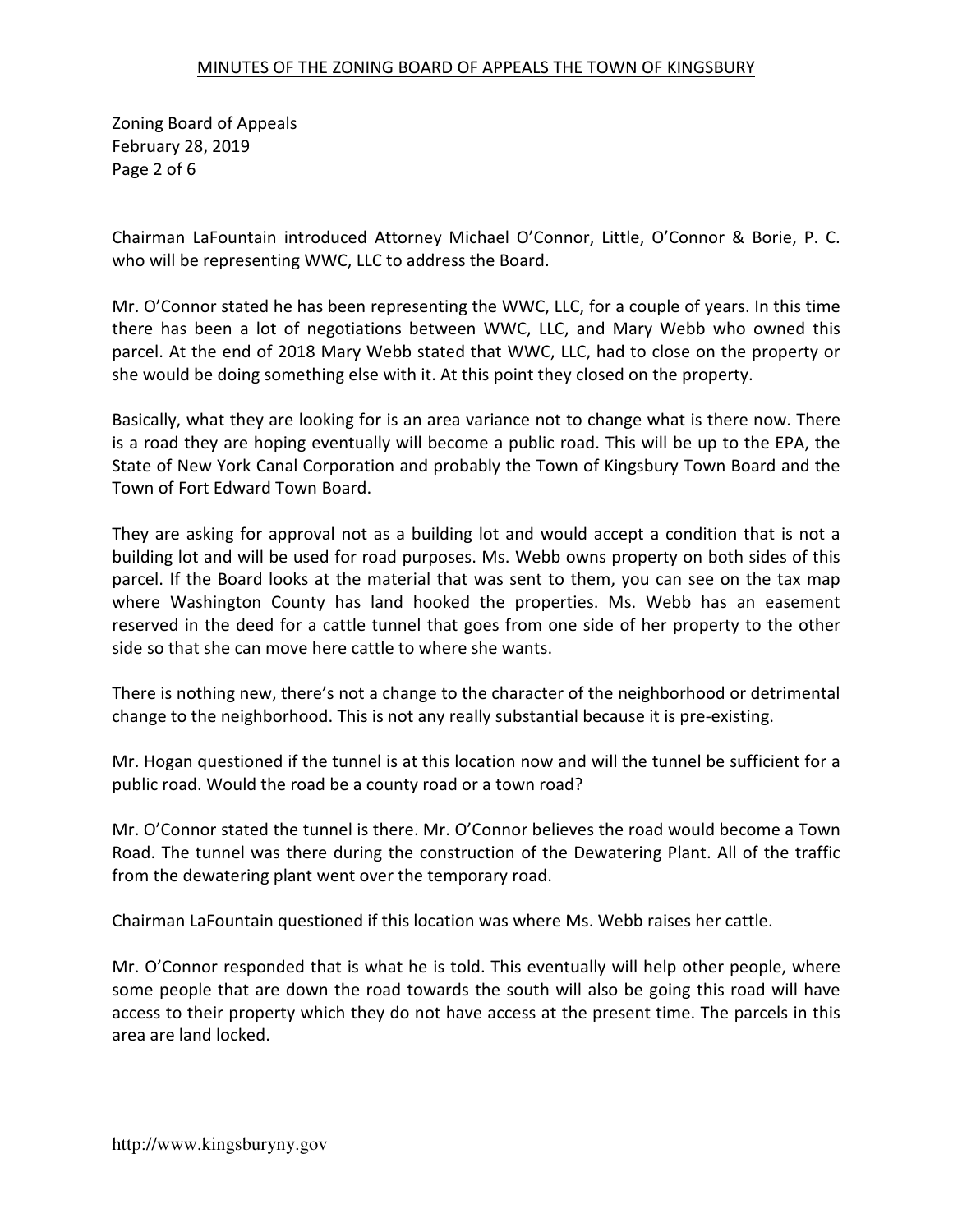Zoning Board of Appeals February 28, 2019 Page 3 of 6

Mr. Heasley questioned if this proposal would be an extension to Newton Lane.

Mr. O'Connor stated eventually it will be. The State of New York Canal Corporation will not do anything with some of the road they have ownership to. When they did the road at the southernly end, they left out a triangle and is still owned by the State of New York. New York will have to clear up the title issues for this triangle piece of property. The State will not do anything until the EPA says that they will dedicate gateway Lock 8 to the Town. The EPA won't do anything until the Town says they will accept the dedication. This has been going on for a couple of years.

Discussion ensued among the Board with questions addressed by the Applicants Representative.

ON A MOTION BY MR. HEASSLEY, and seconded by Mr. Hogan the Kingsbury Zoning Board of Appeals declares lead agency status and having reviewed the short form SEQRA submission and having taken a hard look at the potential environmental impacts finds that there are no potential negative environmental impacts anticipated from this project and the Board issued a negative declaration on the project.

Chairman LaFountain closed the Public Hearing.

The Board then reviewed the proposed resolution.

## **ZONING BOARD OF APPEALS OF THE TOWN OF KINGSBURY COUNTY OF WASHINGTON, STATE OF NEW YORK**

Resolution No. 1 of 2019 Adopted February 28, 2019

Introduced by: Michelle Wood who moved its adoption

Seconded by: Brian Heasley

# **RESOLUTION APPROVING AREA VARIANCE REQUEST OF WCC, LLC**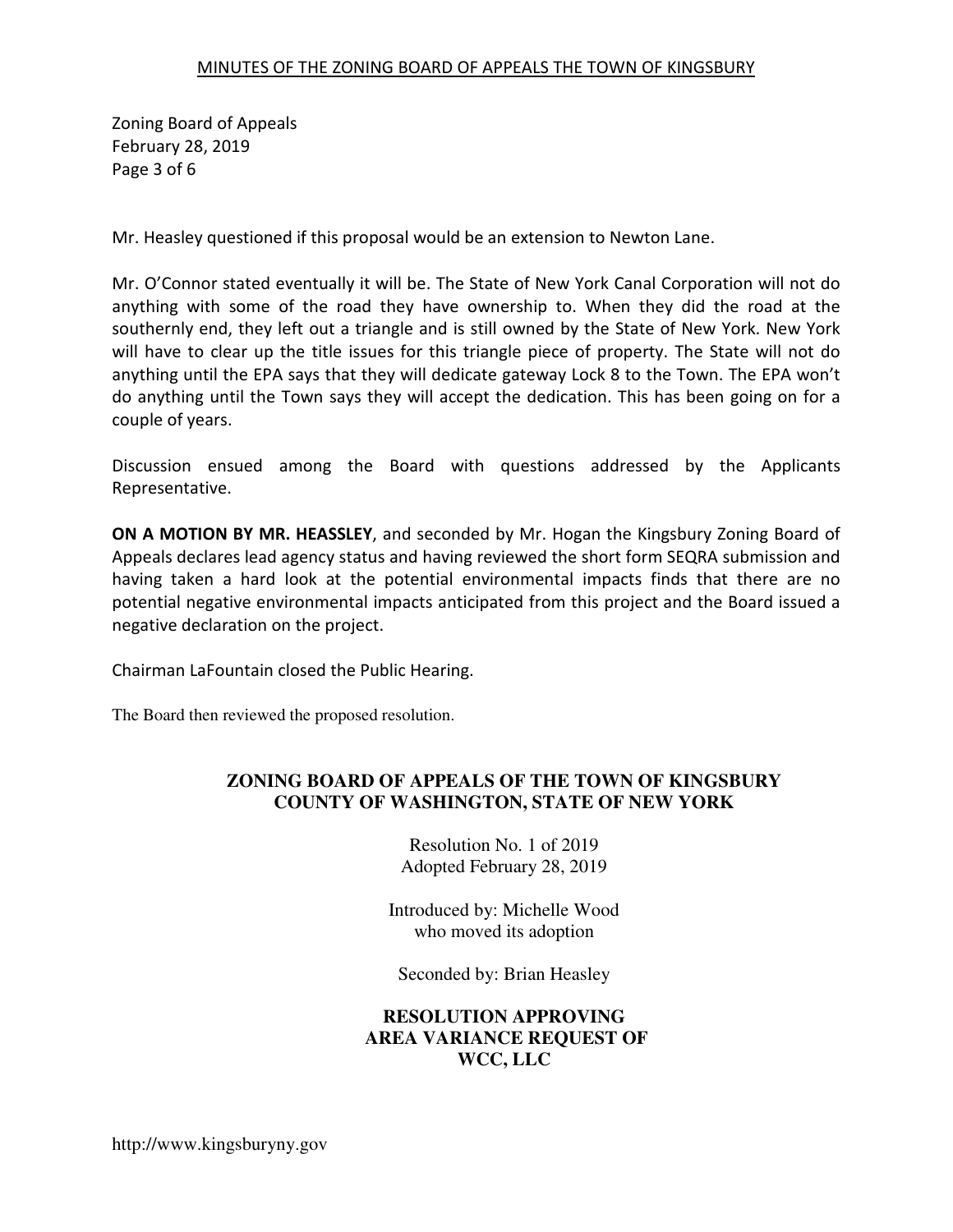Zoning Board of Appeals February 28, 2019 Page 4 of 6

> **WHEREAS**, pursuant to the Chapter 280 of the Code of the Town of Kingsbury, the Town of Kingsbury Zoning Board of Appeals (hereafter the "ZBA") is authorized and empowered issue variances in accordance with said Zoning Ordinance and Section 267-b of the Town Law;

**WHEREAS,** WCC, LLC (hereafter the "Applicant"), has requested an area variance for 48,428.4 square feet of relief from the 75,000 square foot minimum lot size requirement and an area variance for 107 feet of relief from the 200 foot lot width requirement on their property located at Newton Lane, identified as Tax Map Number 155.-1-13.2; and

**WHEREAS**, the Applicants requests variances from the lot size and lot width requirements found in Section 280-25 E of the Code of the Town of Kingsbury; and

**WHEREAS**, in accordance with the State Environmental Quality Review Act (hereafter "SEQRA"), the requested variances are unlisted actions, whereby a short environmental assessment form was previously reviewed and negative declaration was previously adopted; and

**WHEREAS**, a public hearing was duly held on the requested variances at which time the Applicant and members of the public were entitled to comment on the requested variances; and

**WHEREAS**, the ZBA has reviewed the Application and supporting materials, and has taken into consideration the comments from the public, and has reviewed the criteria found in Town Law Section 267-b.

# **NOW THEREFORE BE IT RESOLVED**:

 Section 1. Considering the area variance requirements , in considering the benefit to the applicant if the variance is granted, as weighed against the detriment to the health, safety and welfare of the neighborhood or community by such grant, while noting that the ZBA must grant the minimum variance that it shall deem necessary and adequate and at the same time preserve and protect the character of the neighborhood and the health, safety and welfare of the community, the ZBA hereby APPROVES the application and finds the following: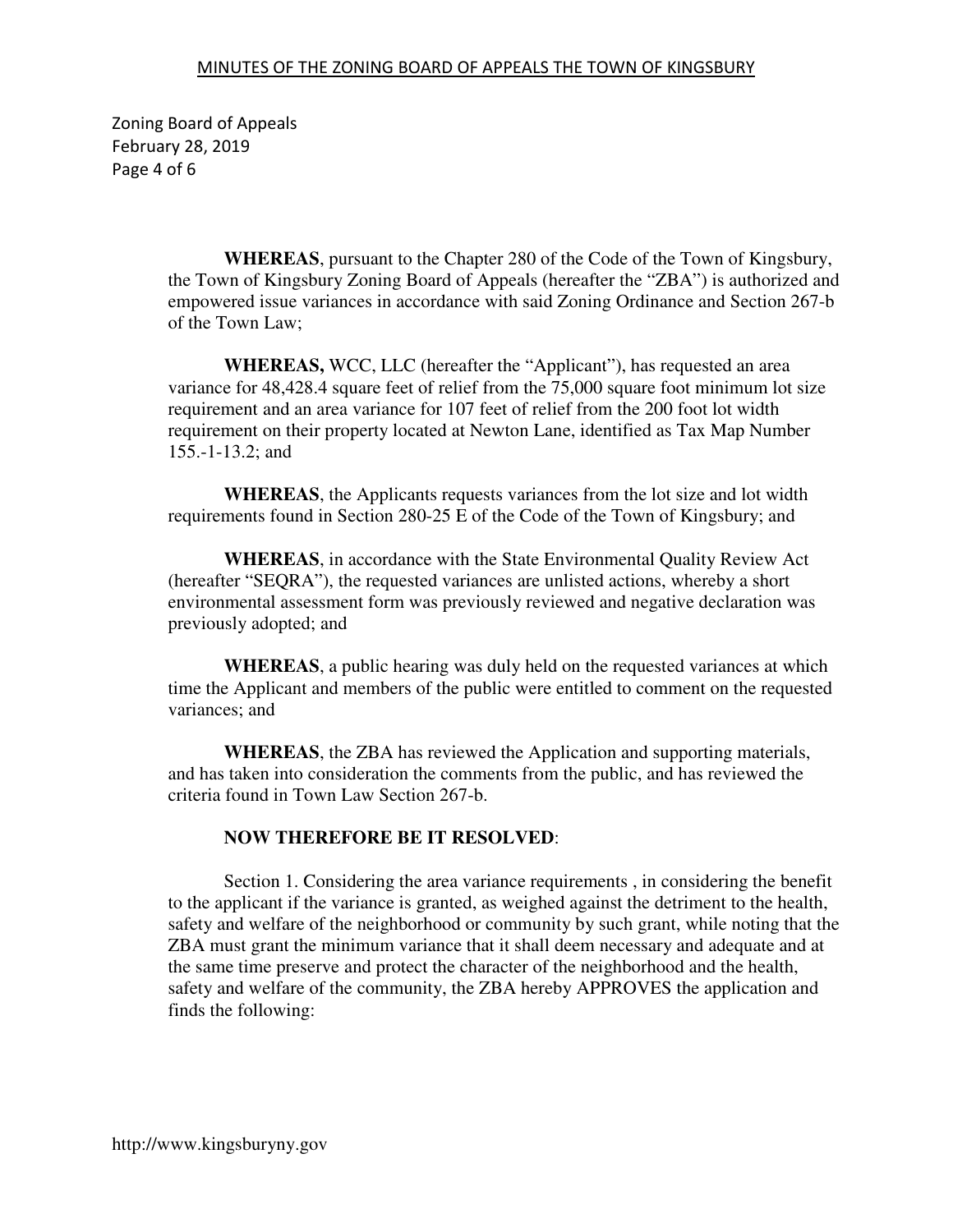Zoning Board of Appeals February 28, 2019 Page 5 of 6

> (a) Will an undesirable change be produced in the character of the neighborhood or will a detriment to nearby properties be created by the granting of the area variance?

No, there are no undesirable changes that will result from the granting of the area variance.

(b) Can the benefit sought by the applicant be achieved by some method, feasible for the applicant to pursue, other than through an area variance?

No, there are no feasible alternatives. The prior existence of the road and the existing limitations preclude other options.

(c) Is the requested area variance substantial?

Yes.

(d) Will the proposed variance have an adverse effect or impact on the physical or environmental conditions in the neighborhood or district?

No, the property is presently used as a highway and the proposed variances will not have any impact on the neighborhood.

(e) Was the alleged difficulty self-created?

Yes.

Section 2. The ZBA finds that the following conditions are directly related to and incidental to the proposed use of the property, and are consistent with the spirit and intent of section 280-17 of the Code of the Town of Kingsbury and NYS Town Law section 267-b, and are imposed for the purpose of mitigating against the potential adverse impacts on the neighborhood or community:

- (a) The 0.61 acre parcel owned by WCC, LLC is shall not be a buildable lot, no structures shall be permitted to be constructed thereon.
- (b) The remaining lands of Mary Webb approximately 0.9 acres in size contained on the lands to the north of the subject parcel is not a stand alone lot and shall remain merged with the remaining lands of Webb.